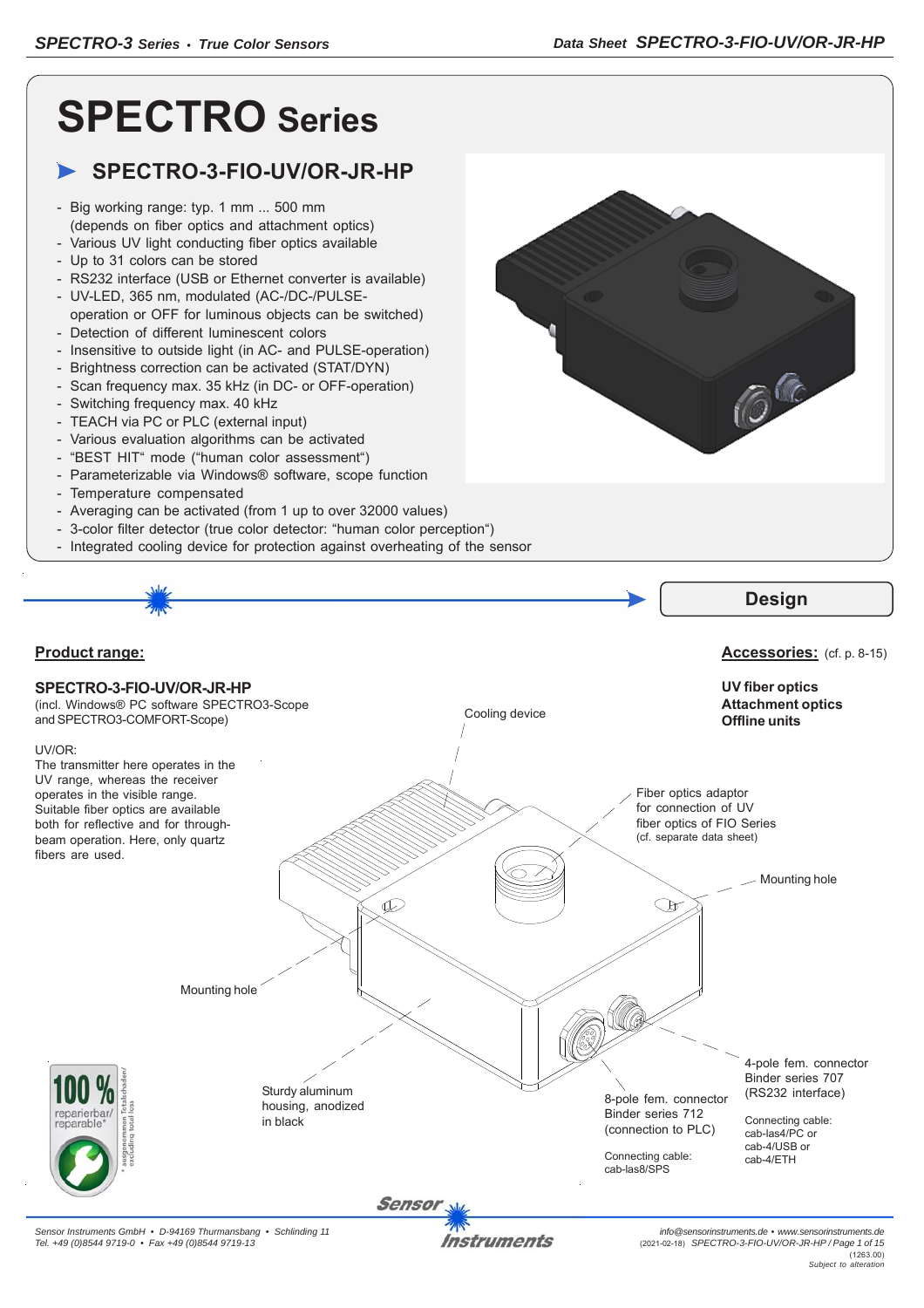

**Technical Data** 

| <b>Model</b>                         | SPECTRO-3-FIO-UV/OR-JR-HP                                                                                                                                                                                                                  |  |  |  |  |
|--------------------------------------|--------------------------------------------------------------------------------------------------------------------------------------------------------------------------------------------------------------------------------------------|--|--|--|--|
| Voltage supply                       | +24VDC (± 10%), reverse polarity protected, overcurrent protected                                                                                                                                                                          |  |  |  |  |
| Current consumption                  | $< 160$ mA                                                                                                                                                                                                                                 |  |  |  |  |
| Max. switching current               | 100 mA, short circuit protected                                                                                                                                                                                                            |  |  |  |  |
| Input digital (1x)                   | INO (Pin 3), digital (0V/+24V)                                                                                                                                                                                                             |  |  |  |  |
| Outputs digital (5x)                 | OUT0  OUT4 (Pin 4  8): digital (0V/+24V), npn-/pnp-able (bright-/dark-switching, can be switched)                                                                                                                                          |  |  |  |  |
| Interface                            | <b>RS232</b>                                                                                                                                                                                                                               |  |  |  |  |
| Pulse lengthening                    | 0  100 ms, adjustable via PC software                                                                                                                                                                                                      |  |  |  |  |
| Averaging                            | max. 32768 values, adjustable via PC software                                                                                                                                                                                              |  |  |  |  |
| Scan frequency                       | LED operation, can be switched via PC software:<br>AC operation: max. 20 kHz (depends on parameterization)<br>DC and OFF operation: max. 35 kHz (depends on parameterization)<br>PULSE operation: max. 5 kHz (depends on parameterization) |  |  |  |  |
| Switching frequency                  | max. 40 kHz                                                                                                                                                                                                                                |  |  |  |  |
| Transmitter (light source)           | UV-LED, 365 nm                                                                                                                                                                                                                             |  |  |  |  |
| Transmitter control                  | can be switched via PC software: AC operation (LED MODE-AC), DC operation (LED MODE-DC),<br>OFF operation (LED MODE-OFF) or PULSE operation (LED MODE-PULSE)                                                                               |  |  |  |  |
| Object distance<br>(measuring range) | with reflected light fiber optics: typ. 1 mm  500 mm (depends on fiber optics and optical frontend used)<br>with transmitted light fiber optics: typ. 10 mm  500 mm (depends on fiber optics and optical frontend used)                    |  |  |  |  |
| Receiver                             | 3-color filter detector (TRUE COLOR detector, "human color perception"), color filter curves acc. to CIE 1931                                                                                                                              |  |  |  |  |
| Receiver gain setting                | 8 steps (AMP1  AMP8), adjustable via PC software                                                                                                                                                                                           |  |  |  |  |
| Ambient light                        | max. 5000 Lux                                                                                                                                                                                                                              |  |  |  |  |
| Size of light spot                   | circular: typ. $\varnothing$ 1.5 mm $\varnothing$ 3 mm or rectangular: typ. 3 mm x 0.5 mm  6 mm x 1 mm<br>depends on fiber optics and attachment optics (cf. catalog FIO series)                                                           |  |  |  |  |
| Reproducibility                      | in the X, Y color range each 1 digit at 12-bit A/D conversion                                                                                                                                                                              |  |  |  |  |
| Temperature drift X, Y               | $\Delta X/\Delta T$ ; $\Delta Y/\Delta T$ typ. 0,2 digits/°C (< 0,01% / °C)                                                                                                                                                                |  |  |  |  |
| Color difference                     | $\Delta E$ >= 0.5                                                                                                                                                                                                                          |  |  |  |  |
| Color space                          | X Y INT siM (Lab)                                                                                                                                                                                                                          |  |  |  |  |
| Color memory capacity                | non-volatile EEPROM with parameter sets for max. 31 colors                                                                                                                                                                                 |  |  |  |  |
| Housing dimensions                   | LxWxH approx. 65 mm x 95 mm x 40 mm (incl. fiber optics adapter M18x1, without flange connectors)                                                                                                                                          |  |  |  |  |
| Housing material                     | aluminum, anodized in black                                                                                                                                                                                                                |  |  |  |  |
| Enclosure rating                     | IP <sub>64</sub>                                                                                                                                                                                                                           |  |  |  |  |
| Connecting cables                    | to PLC: cab-las8/SPS or cab-las8/SPS-w<br>to PC/RS232 interface: cab-las4/PC or cab-las4/PC-w<br>to PC/USB interface: cab-4/USB or cab-4/USB-w<br>to PC/Ethernet interface: cab-4/ETH                                                      |  |  |  |  |
| Type of connector                    | connection to PLC: 8-pole fem. connector (Binder 712)<br>connection to PC: 4-pole fem. connector (Binder 707)                                                                                                                              |  |  |  |  |
| Operating temp. range                | $-20^{\circ}$ C  +55 $^{\circ}$ C                                                                                                                                                                                                          |  |  |  |  |
| Storage temperature range            | $-20^{\circ}$ C $+85^{\circ}$ C                                                                                                                                                                                                            |  |  |  |  |
| EMC test acc. to                     | CΕ<br>DIN EN 60947-5-2                                                                                                                                                                                                                     |  |  |  |  |

**Sensor** 

 $\bar{z}$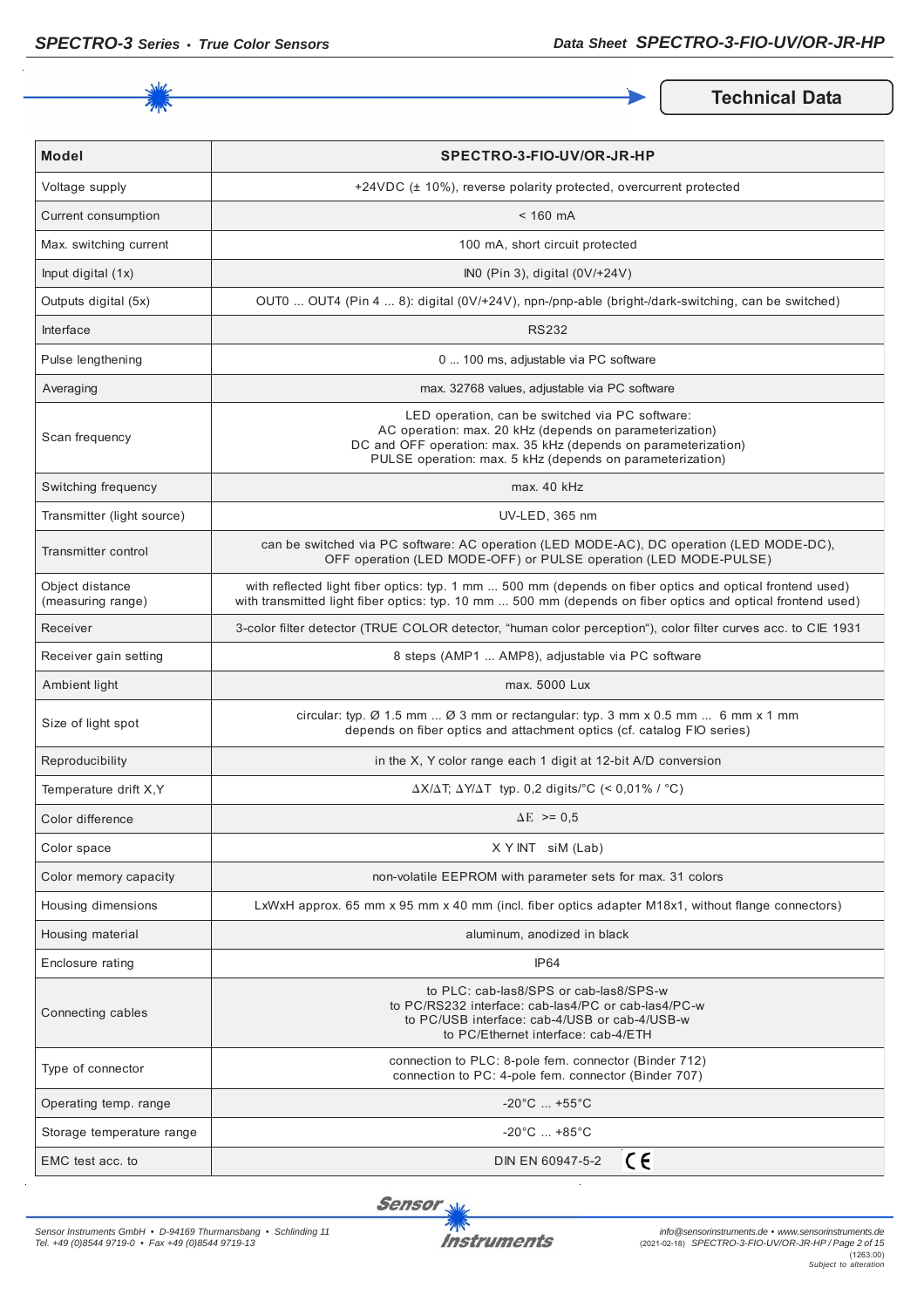

*SPECTRO-3 Series • True Color Sensors Data Sheet SPECTRO-3-FIO-UV/OR-JR-HP*



All dimensions in mm

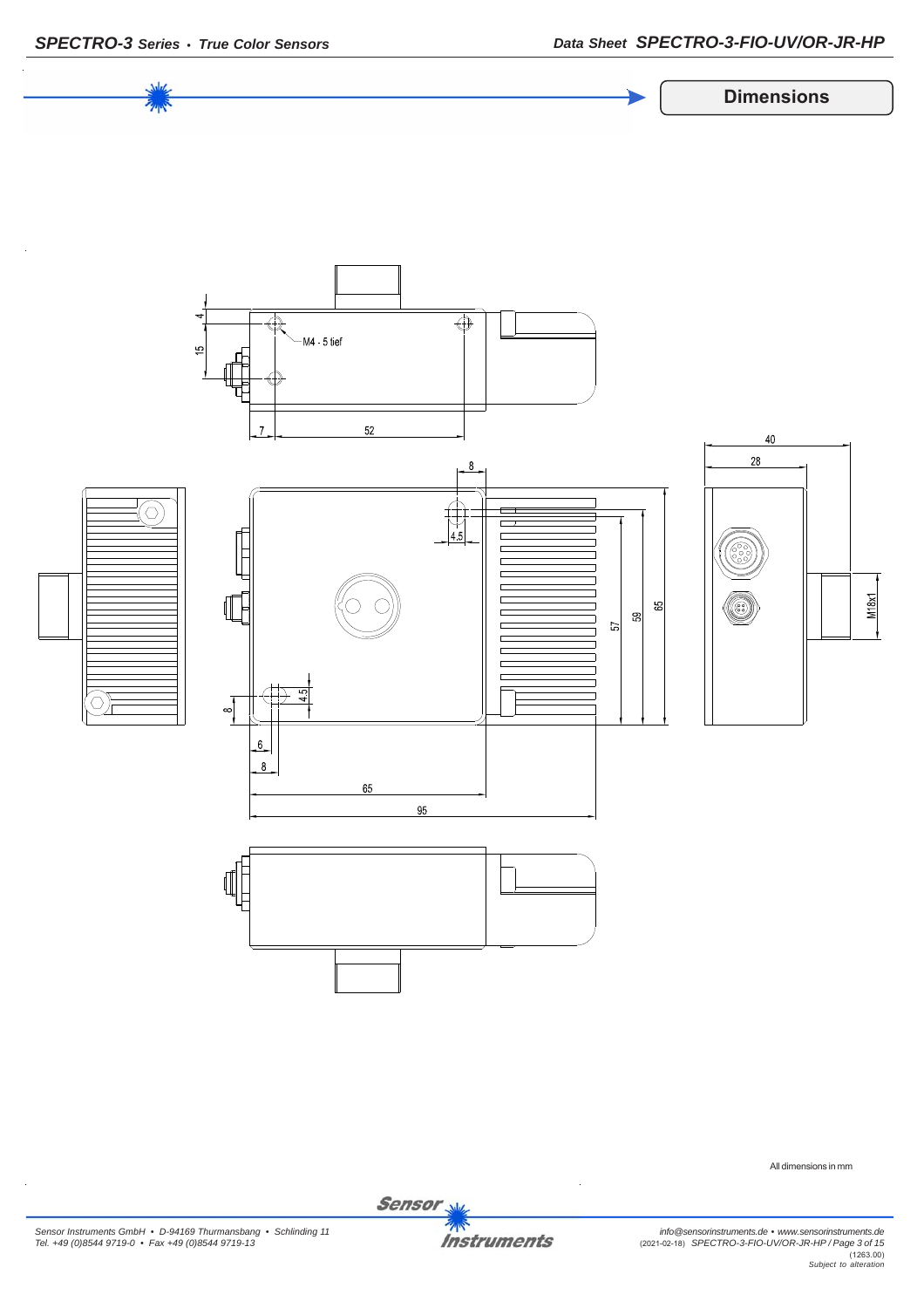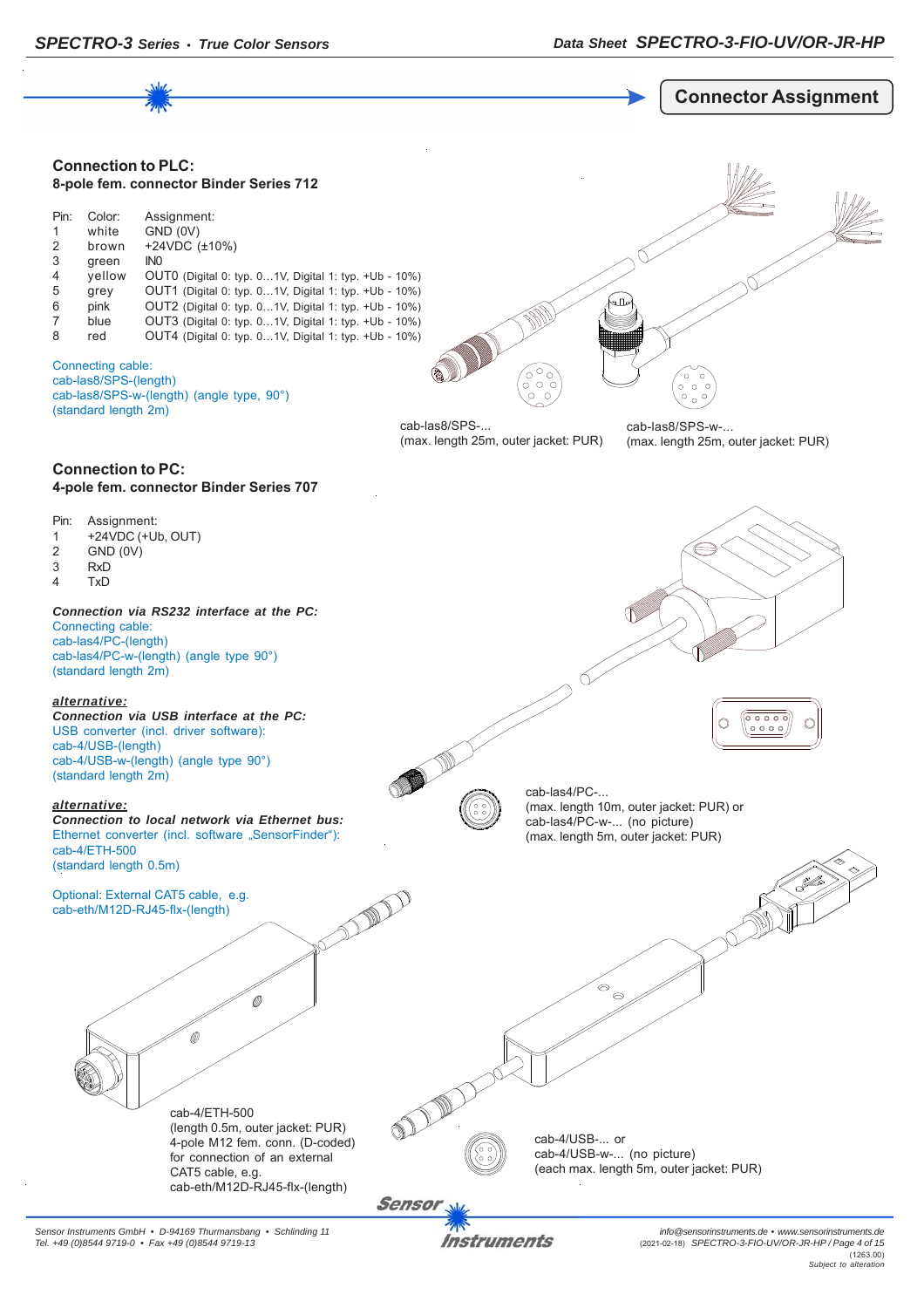**Measuring Principle**

#### **Measuring principle of color sensors of SPECTRO-3-...-UV series:**

The SPECTRO-3 provides highly flexible signal acquisition. For example, the sensor can be operated in alternating-light mode (AC mode), which makes the sensor insensitive to extraneous light. It also can be set to constant-light mode (DC mode), which makes the sensor extremely fast and allows a scan-frequency of up to 35 kHz.

When the integrated light source of the SPECTRO-3-...-UV color sensor is activated, the sensor detects the radiation that is diffusely reflected from the object to be measured.

As a light source the SPECTRO-3-…-UV color sensor uses a UV-LED with adjustable transmitter power to excite the luminescent marking. An integrated 3-fold receiver for the red, green, and blue content of the visible light that is emitted by the luminescent marking is used as a receiver. A special feature here is that the gain of the receiver can be set in 8 steps. This makes it possible to optimally adjust the sensor to almost any luminescent colorant that can be excited in the long-wave UV range.

The color sensors of the SPECTRO-3 series can be taught up to 31 colors that are provided directly at the outputs, and up to 64 colors that are output by means of grouping. For each of these taught colors it is possible to set tolerances. In "X Y INT - 2D" or "s i M - 2D" mode these tolerances form a color cylinder in space. In "X Y INT - 3D" or "s i M - 3D" mode the tolerances form a color sphere in space. Color evaluation according to "s i M - 2D" is based on the lab calculation method. All modes can be used in combination with several operating modes such as "FIRST HIT" and "BEST HIT". Raw data are represented with 12 bit resolution.

As a special feature the sensor can be taught two completely independent parameter sets. Input IN0 can then be used to tell the sensor which parameter set it should work with.

Color detection either operates continuously or is started through an external PLC trigger signal. The respective detected color either is provided as a binary code at the 5 digital outputs or can be sent directly to the outputs, if only up to 5 colors are to be detected. At the same time the detected color code is visualised by means of 5 LEDs at the housing of the SPECTRO-3. [Please note: Visualisation by means of LEDs not available with SPECTRO-3-…-JR types.]

With a TEACH button at the sensor housing the color sensor can be taught up to 31 colors. For this purpose the corresponding evaluation mode must be set with the software. The TEACH button is connected in parallel to the input IN0 (green wire at cable cab-las8/SPS). [Please note: TEACH button not available with SPECTRO-3-…-JR types.]

Parameters and measurement values can be exchanged between a PC and the SPECTRO-3 color sensor through the serial RS232 interface. All the parameters for color detection also can be saved to the non-volatile EEPROM of the SPECTRO-3 color sensor through this serial RS232 interface. When parameterisation is finished, the color sensor continues to operate with the current parameters in STAND-ALONE mode without a PC.

The sensors of the SPECTRO-3-...-UV series also can be calibrated. Analogous to white-light balancing with color sensors, balancing of the SPECTRO-3-...-UV could be performed to any luminescent color marking.

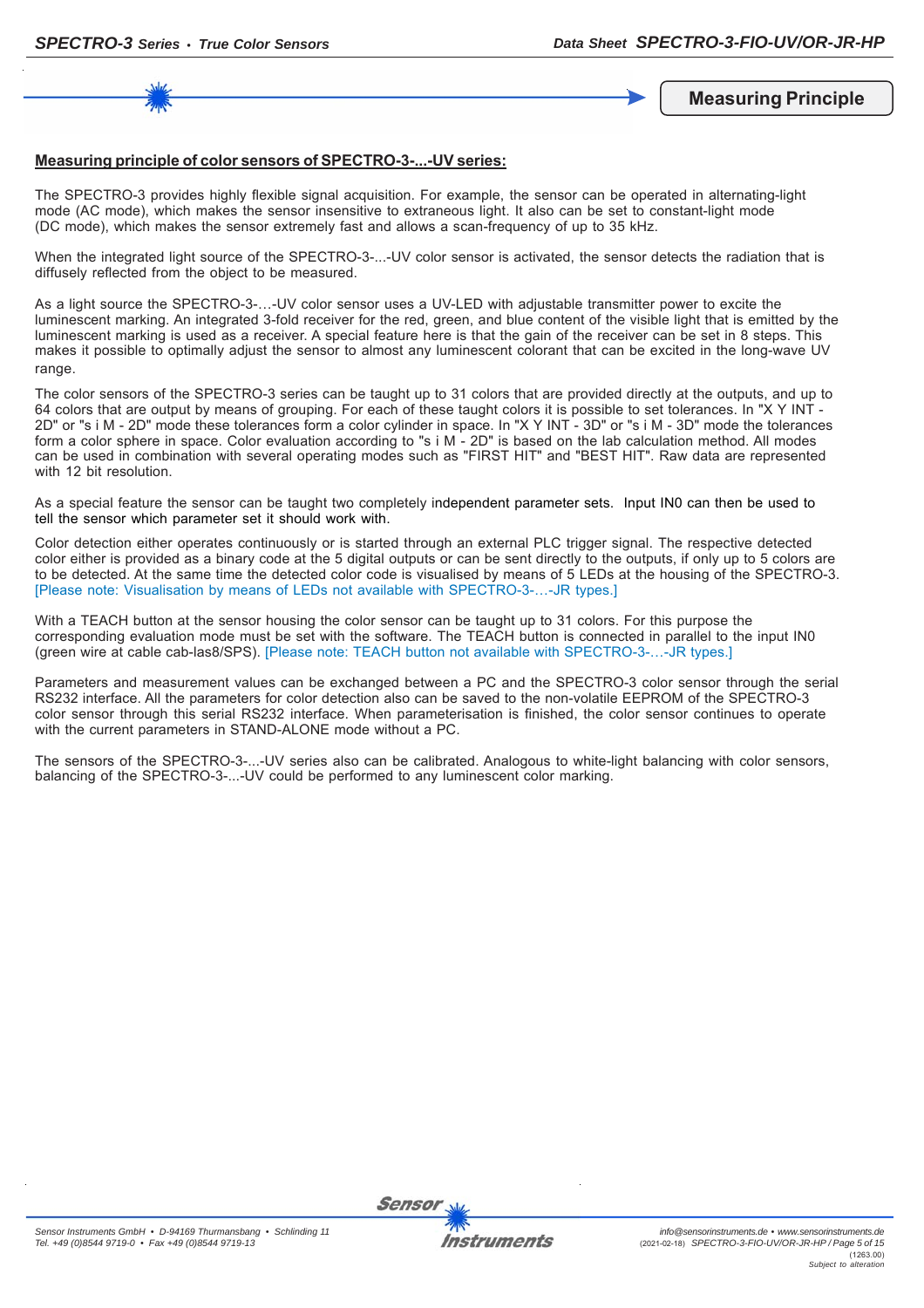**Parameterization**

#### **Windows® user interface:**

*(The current software version is available for download on our website.)*

The color sensor is parameterized under Windows® with the SPECTRO3-Scope software. The Windows® user interface facilitates the teach-in process at the color sensor and supports the operator in the task of adjustment and commissioning of the color sensor. Moreover, the software features a data recorder function that allows the automatic recording of recorded data and the saving of those at the hard disk of the PC.

| CALIB<br>TEACH REC<br>GEN<br>SCOPE<br>PARA1<br>PARA2<br>CONNECT | X                        | RGB INTENSITY 2D |      | RED          | GRN  <br>$\bullet$<br>$\overline{\phantom{0}}$ | BLUE  <br>$\overline{0}$ |
|-----------------------------------------------------------------|--------------------------|------------------|------|--------------|------------------------------------------------|--------------------------|
| STATIC <b>V</b><br>SET DP<br>POWER MODE                         | $\bullet$<br>Y           | $10025 -$        |      |              |                                                |                          |
| 800<br>POWER (pm)                                               | $\bullet$                | $9000 -$         |      |              |                                                |                          |
| 500<br>1000<br>n.                                               | INT                      | $8000 -$         |      |              |                                                |                          |
| DYNWIN HI<br>3300<br>LED MODE<br>AC.                            | $\overline{0}$           | $7000 -$         |      |              |                                                |                          |
| DYNWIN LO<br>AMP6<br>3200<br>GAIN<br>$\left  \cdot \right $     | DP SET                   | $6000 -$         |      |              |                                                |                          |
| <b>INTEGRAL</b><br>AVERAGE<br>$\mathbf{1}$<br>1<br>▼            | $\overline{\phantom{a}}$ | $5000 -$         |      |              |                                                |                          |
| MAXCOL-No.                                                      |                          | $4000 -$         |      |              |                                                |                          |
| OUTMODE<br>DIRECT HI<br>۰                                       | delta C                  | $3000 -$         |      |              |                                                |                          |
| INTLIM<br>0                                                     |                          | $2000 -$         |      |              |                                                |                          |
|                                                                 | C-No:<br>60              | $1000 -$         |      |              |                                                |                          |
| <b>BEST HIT</b><br><b>EVALUATION MODE</b>                       |                          | $-25 - 1$        |      |              |                                                |                          |
| XYINT-2D<br>CALCULATION MODE                                    |                          | $-25$            | 2000 | 4000<br>6000 | 8000                                           | 10025                    |
| EXTEACH OFF TRIGGER CONT                                        |                          |                  |      |              |                                                |                          |

Under Windows® epresentation of the color value on a PC in numeric form and in a color chart, and epresentation of RGB .<br>alues in a time chart. n addition the current **GB** values are isplayed as a bar  $\overline{\mathsf{hart.}}$ 

Parameters and measurement values can be exchanged between PC and sensor either through RS232 or Ethernet (using an Ethernet adaptor). Through the interface all the parameters can be stored in the non-volatile EEPROM of the sensor. Tab PARA1 and PARA2 are used for setting parameters such as:

| - POWER MODE:<br>- LED MODE:<br>- GAIN:<br>- AVERAGE:<br>- INTEGRAL: | Light power of the LED<br>Triggering of the internal light source<br>Used for setting the gain of the receiver<br>Averaging over a maximum of 32768 values<br>This function field is used to set the number of scan values (measurement values) over which the<br>raw signal measured at the receiver is summed up. This integral function allows the reliable<br>detection even of extremely weak signals                                                                                                 |
|----------------------------------------------------------------------|------------------------------------------------------------------------------------------------------------------------------------------------------------------------------------------------------------------------------------------------------------------------------------------------------------------------------------------------------------------------------------------------------------------------------------------------------------------------------------------------------------|
| - MAXCOL-No.:                                                        | Number of colors to be checked                                                                                                                                                                                                                                                                                                                                                                                                                                                                             |
| - OUTMODE:                                                           | Triggering of the digital outputs                                                                                                                                                                                                                                                                                                                                                                                                                                                                          |
| - INTLIM:                                                            | Minimum intensity required for color evaluation                                                                                                                                                                                                                                                                                                                                                                                                                                                            |
| - EVALUATION MODE:                                                   | Various evaluation modes to choose from (FIRST HIT, BEST HIT, MIN DIST, COL5, THD RGB)                                                                                                                                                                                                                                                                                                                                                                                                                     |
| - CALCULATION MODE:                                                  | There are 2 methods of teaching a color, which are selectable via CALCULATION MODE.<br>The CALCULATION MODE "X Y INT - $3D^{\circ}$ (or "s i M - $3D^{\circ}$ ) uses a color sphere in space with<br>radius TOL. Contrary to this, the CALCULATION MODE "X Y INT - 2D" (or "s i M - 2D") uses a color<br>cylinder in space with radius CTO or siTO and with height ITO or M. The teach process is the same<br>for both methods. Color evaluation according to "s i M - 2D" uses the Lab calculation method |
| - EXTEACH:                                                           | In all the evaluation modes teaching of a color can be performed externally through INO or by means<br>of the button at the sensor housing [Please note: TEACH button not available with SPECTRO-3--JR<br>types.                                                                                                                                                                                                                                                                                           |
| - TRIGGER:                                                           | Continuous or external or self trigger                                                                                                                                                                                                                                                                                                                                                                                                                                                                     |
|                                                                      |                                                                                                                                                                                                                                                                                                                                                                                                                                                                                                            |

Sensor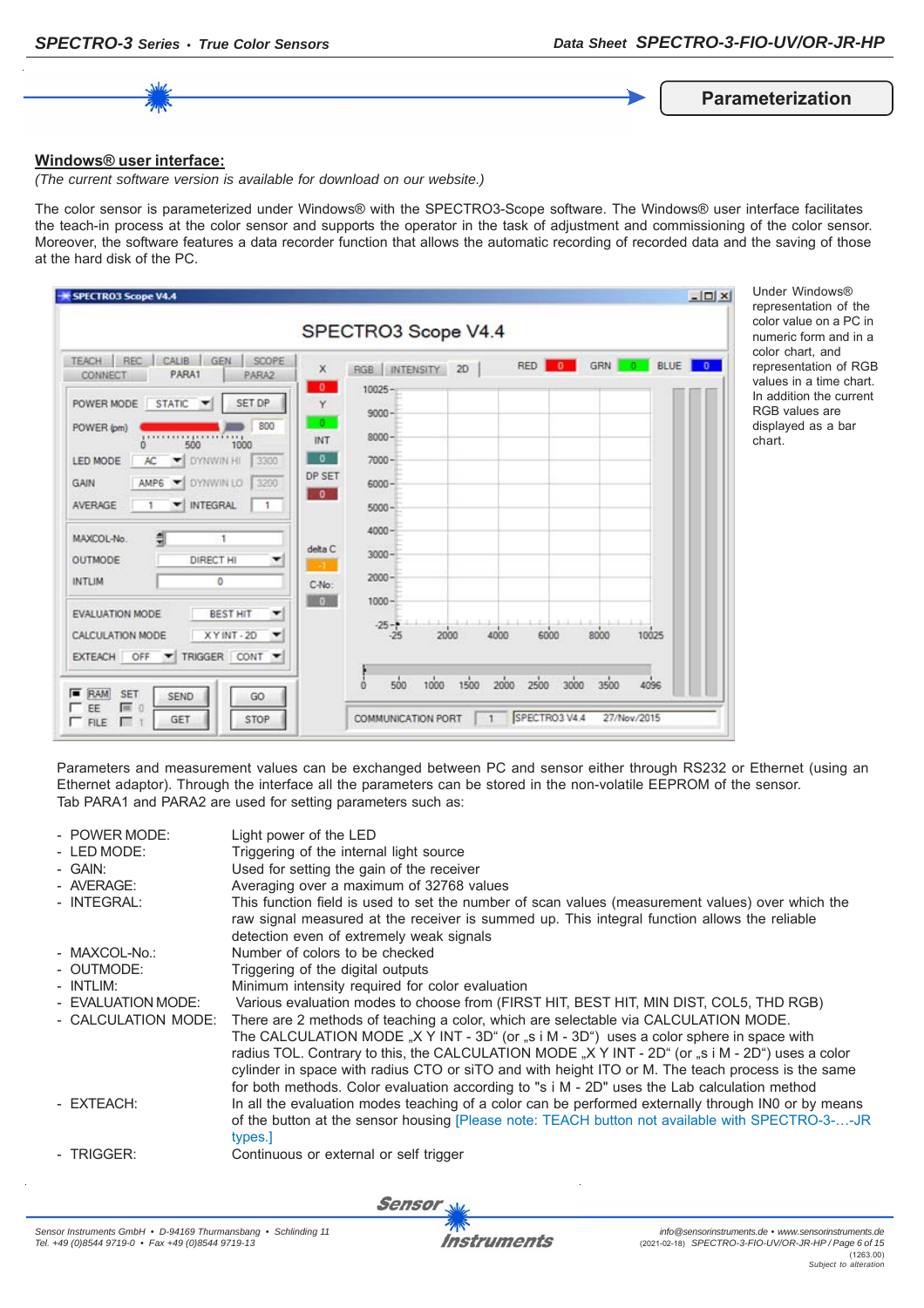

FILE LOADED: i∟t. co.v.u.co.<br>∵.Work\_Released\_S\_Record\_Files\Work\_Released\_Firmware\_Initial\_Files\Spectro3\Firmware\_Files\_S<br>ectro3V4x\_To\_Spectro3V41\Firmware\_Update\_IniFile\_Spectro3V4x\_To\_Spectro3V41.ini Initial file for fimware update from old versi Initial file for firmware undate from version: Spectro 3 V4 x to versio FILE READ OK!<br>PRESS ARM FIRMWARE LOADER TO \$ to version.<br>Spectro3 V4.1 FILE READ OK!<br>PRESS ARM FIRMWARE LOADER TO START FIRMWARE UPDATE.

obtained from your supplier. In some cases an additional firmware file for the program memory (xxx.elf.p.S) is also needed, and this file will be automatically provided together with the other two files.



SAVE EEPROM DATA TO SENSOR

d:\Mist\EEI

READ EEPROM DATA FROM SENSOR

EEPROM TRANSFER FILE d:\BackupFiles\EEPROM\_Backup 1131.dat

Spectro3 V3 x to new ye

Spectro3 V3.3

READ EEPROM DATA FROM SENS

FEPROM TRANSFER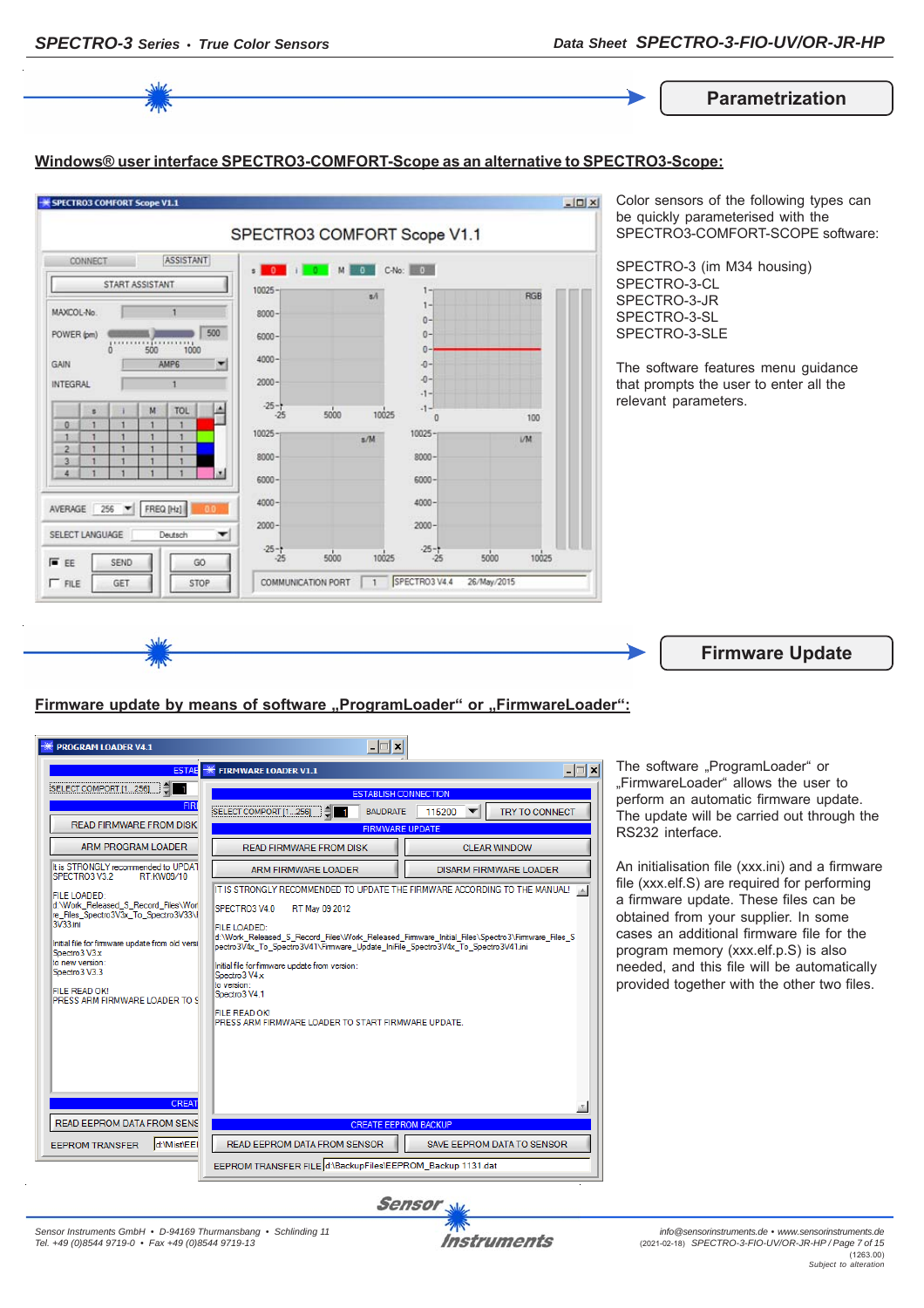

#### **UV Fiber Optics**

**Available standard-UV fiber optics types:**

**R-S-A1.1-(1.5)-1200-22°-UV R-S-A2.0-(2.5)-600-22°-UV R-S-A2.0-(2.5)-1200-22°-UV R-S-A3.0-(3.0)-1200-22°-UV R-S-R1.1-(3x0.5)-600-22°-UV R-S-R1.1-(3x0.5)-1200-22°-UV R-S-R2.1-(6x1)-1200-22°-UV D-P-B3.0-(2.5)-600-22°-UV D-S-A2.0-(2.5)-600-22°-UV D-S-A3.0-(3.0)-600-22°-UV** (further fiber optics types or lengths available on request)



#### **Characteristics:**

Light-conducting glass fibers are optical components that allow the transmission of light through any curved path based on the principle of total reflection. The individual fiber is composed of high-break core glass and low-break cladding glass. The light beams entering the core glass within the critical angle are guided through the fiber by way of reflection at the core/cladding contact surfaces (step index fiber). The highly flexible optical fibers are made of bundled individual glass fibers. The ends are each glued into a sensor head and a connector. The faces are optically polished. For protection against mechanical, chemical, or thermal destruction the optical fibers are provided with a corresponding protective sheath.

#### **Order Code:**



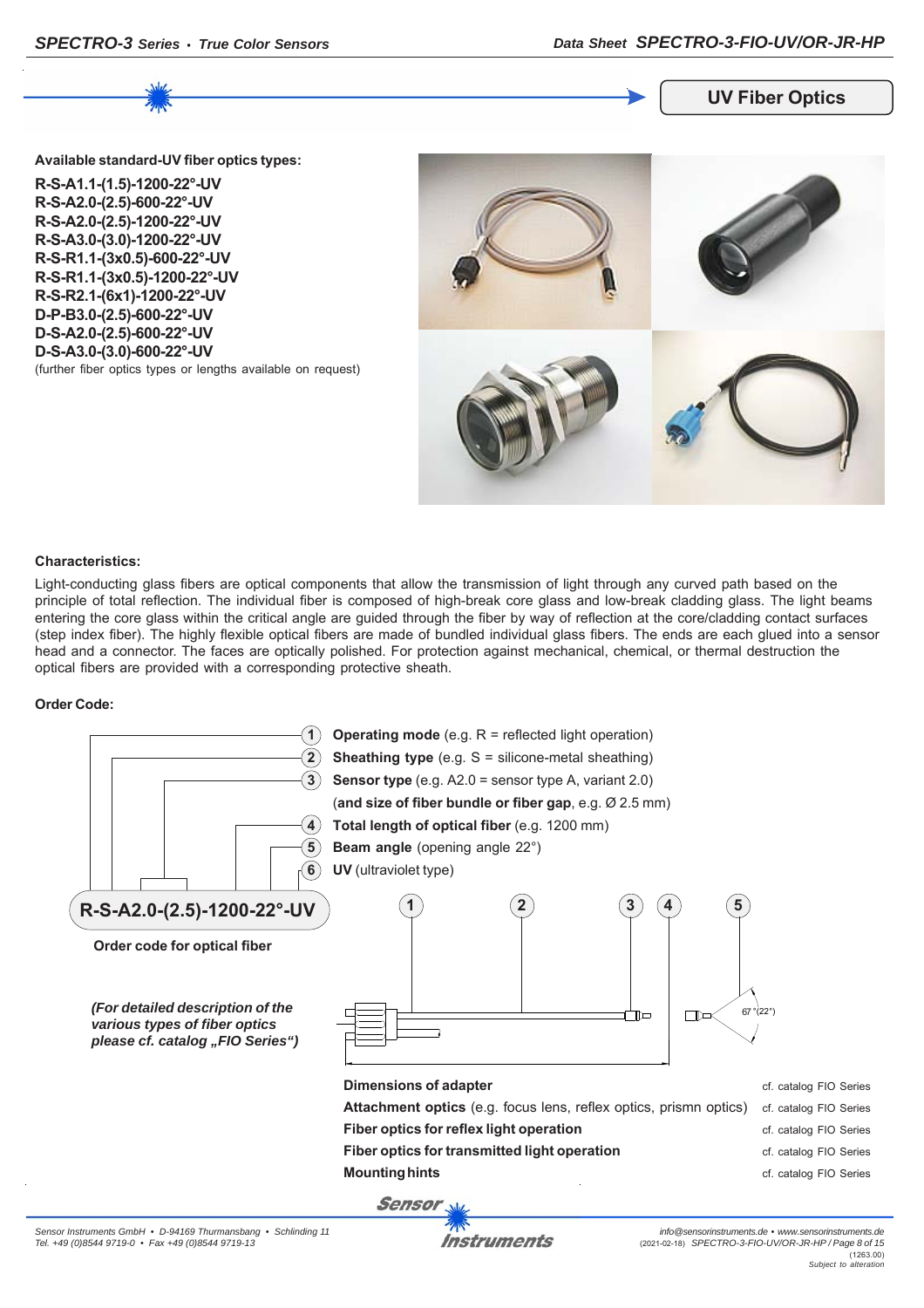

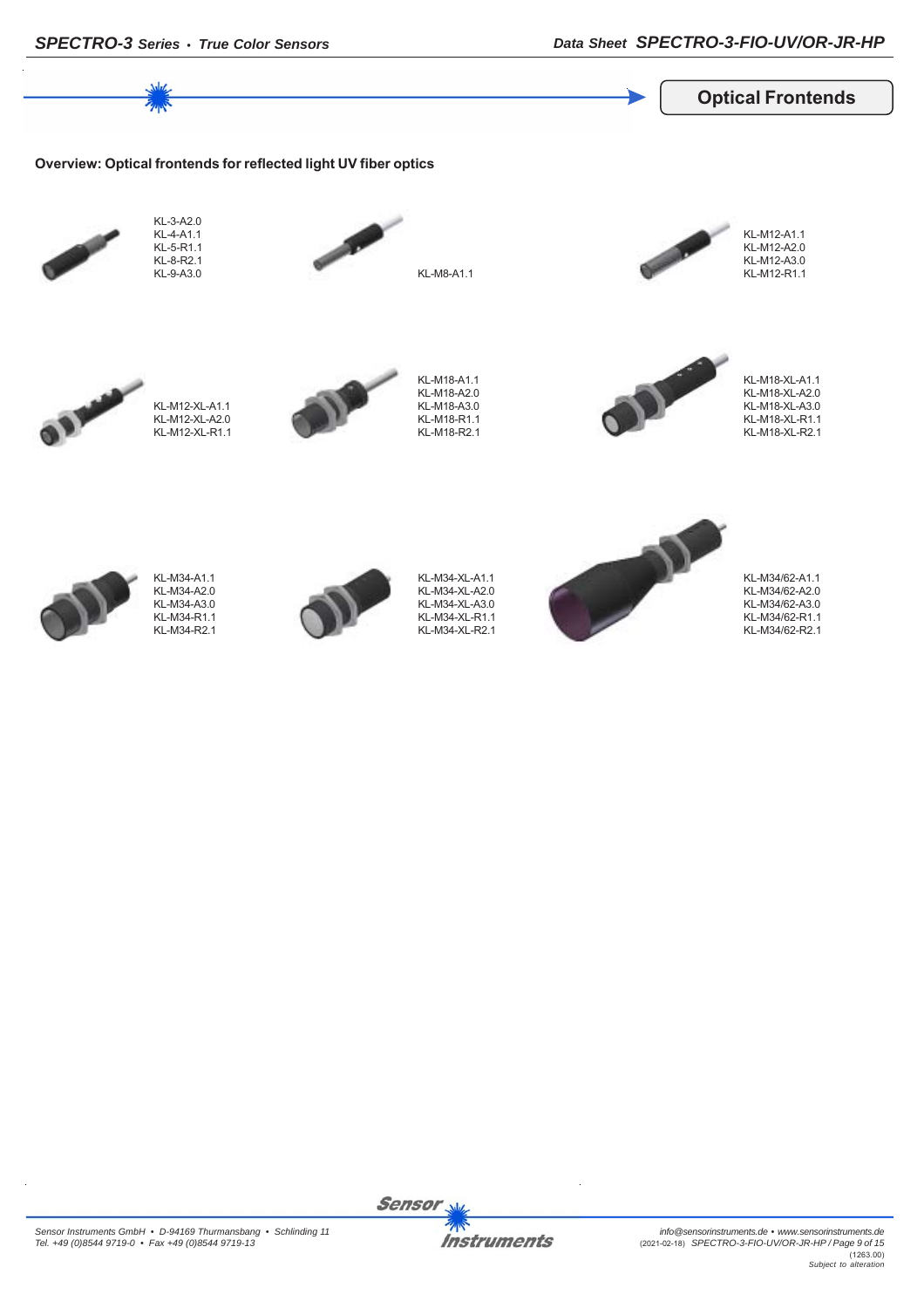

#### **Optical Frontends**

### **Optical frontends for UV fiber optics (22°-UV):**

| Part number:   | Suitable for UV fiber optics type:<br>$(R = reflected light)$ | <b>Characteristics:</b>             |
|----------------|---------------------------------------------------------------|-------------------------------------|
| KL-3-A2.0      |                                                               |                                     |
|                | R-S-A2.0-(2.5)-1200-22°-UV                                    | Working distance typ. 10 mm  20 mm  |
| KL-4-A1.1      | R-S-A1.1-(1.5)-1200-22°-UV                                    | Working distance typ. 10 mm  15 mm  |
| KL-5-R1.1      | R-S-R1.1-(3x0.5)-1200-22°-UV                                  | Working distance typ. 8 mm  20 mm   |
| KL-8-R2.1      | R-S-R2.1-(6x1)-1200-22°-UV                                    | Working distance typ. 8 mm  25 mm   |
| KL-9-A3.0      | R-S-A3.0-(3.0)-1200-22°-UV                                    | Working distance typ. 8 mm  25 mm   |
| KL-M8-A1.1     | R-S-A1.1-(1.5)-1200-22°-UV                                    | Working distance typ. 8 mm  20 mm   |
| KL-M12-A1.1    | R-S-A1.1-(1.5)-1200-22°-UV                                    | Working distance typ. 8 mm  20 mm   |
| KL-M12-A2.0    | R-S-A2.0-(2.5)-1200-22°-UV                                    | Working distance typ. 8 mm  20 mm   |
| KL-M12-A3.0    | R-S-A3.0-(3.0)-1200-22°-UV                                    | Working distance typ. 8 mm  20 mm   |
| KL-M12-R1.1    | R-S-R1.1-(3x0.5)-1200-22°-UV                                  | Working distance typ. 8 mm  20 mm   |
| KL-M12-XL-A1.1 | R-S-A1.1-(1.5)-1200-22°-UV                                    | Working distance typ. 30 mm  200 mm |
| KL-M12-XL-A2.0 | R-S-A2.0-(2.5)-1200-22°-UV                                    | Working distance typ. 30 mm  200 mm |
| KL-M12-XL-R1.1 | R-S-R1.1-(3x0.5)-1200-22°-UV                                  | Working distance typ. 30 mm  200 mm |
| KL-M18-A1.1    | R-S-A1.1-(1.5)-1200-22°-UV                                    | Working distance typ. 10 mm  60 mm  |
| KL-M18-A2.0    | R-S-A2.0-(2.5)-1200-22°-UV                                    | Working distance typ. 10 mm  80 mm  |
| KL-M18-A3.0    | R-S-A3.0-(3.0)-1200-22°-UV                                    | Working distance typ. 10 mm  80 mm  |
| KL-M18-R1.1    | R-S-R1.1-(3x0.5)-1200-22°-UV                                  | Working distance typ. 10 mm  60 mm  |
| KL-M18-R2.1    | R-S-R2.1-(6x1)-1200-22°-UV                                    | Working distance typ. 10 mm  80 mm  |
| KL-M18-XL-A1.1 | R-S-A1.1-(1.5)-1200-22°-UV                                    | Working distance typ. 50 mm  300 mm |
| KL-M18-XL-A2.0 | R-S-A2.0-(2.5)-1200-22°-UV                                    | Working distance typ. 50 mm  300 mm |
| KL-M18-XL-A3.0 | R-S-A3.0-(3.0)-1200-22°-UV                                    | Working distance typ. 50 mm  300 mm |
| KL-M18-XL-R1.1 | R-S-R1.1-(3x0.5)-1200-22°-UV                                  | Working distance typ. 50 mm  300 mm |
| KL-M18-XL-R2.1 | R-S-R2.1-(6x1)-1200-22°-UV                                    | Working distance typ. 50 mm  300 mm |
| KL-M34-A1.1    | R-S-A1.1-(1.5)-1200-22°-UV                                    | Working distance typ. 50 mm  200 mm |
| KL-M34-A2.0    | R-S-A2.0-(2.5)-1200-22°-UV                                    | Working distance typ. 50 mm  250 mm |
| KL-M34-A3.0    | R-S-A3.0-(3.0)-1200-22°-UV                                    | Working distance typ. 50 mm  300 mm |
| KL-M34-R1.1    | R-S-R1.1-(3x0.5)-1200-22°-UV                                  | Working distance typ. 50 mm  200 mm |
| KL-M34-R2.1    | R-S-R2.1-(6x1)-1200-22°-UV                                    | Working distance typ. 50 mm  300 mm |
| KL-M34-XL-A1.1 | R-S-A1.1-(1.5)-1200-22°-UV                                    | Working distance typ. 50 mm  400 mm |
| KL-M34-XL-A2.0 | R-S-A2.0-(2.5)-1200-22°-UV                                    | Working distance typ. 50 mm  400 mm |
| KL-M34-XL-A3.0 | R-S-A3.0-(3.0)-1200-22°-UV                                    | Working distance typ. 50 mm  400 mm |
| KL-M34-XL-R1.1 | R-S-R1.1-(3x0.5)-1200-22°-UV                                  | Working distance typ. 50 mm  400 mm |
| KL-M34-XL-R2.1 | R-S-R2.1-(6x1)-1200-22°-UV                                    | Working distance typ. 50 mm  400 mm |
| KL-M34/62-A1.1 | R-S-A1.1-(1.5)-1200-22°-UV                                    | Working distance typ. 80 mm  200 mm |
| KL-M34/62-A2.0 | R-S-A2.0-(2.5)-1200-22°-UV                                    | Working distance typ. 80 mm  200 mm |
| KL-M34/62-A3.0 | R-S-A3.0-(3.0)-1200-22°-UV                                    | Working distance typ. 80 mm  200 mm |
| KL-M34/62-R1.1 | R-S-R1.1-(3x0.5)-1200-22°-UV                                  | Working distance typ. 80 mm  200 mm |
| KL-M34/62-R2.1 | R-S-R2.1-(6x1)-1200-22°-UV                                    | Working distance typ. 80 mm  200 mm |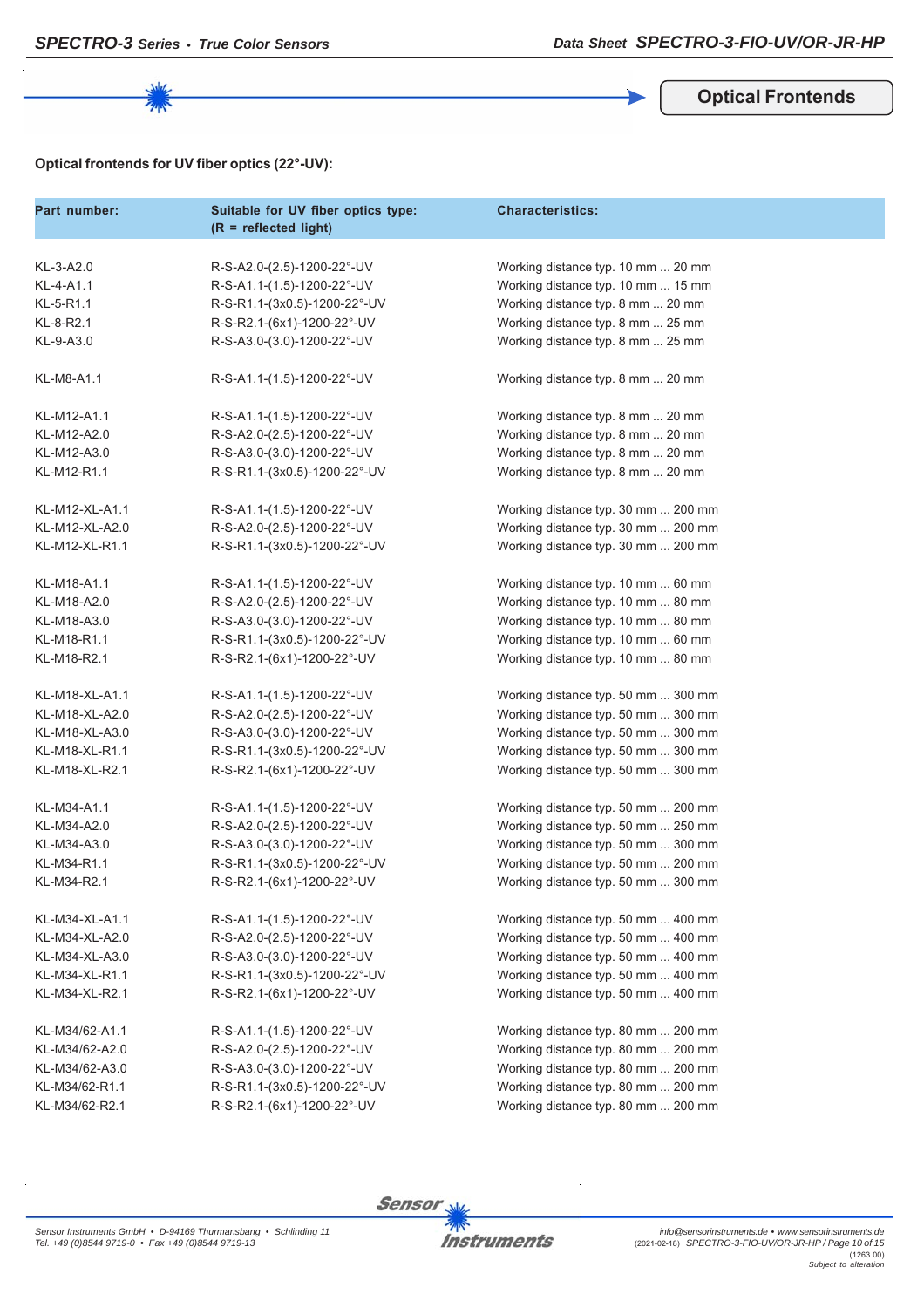

**Sensor**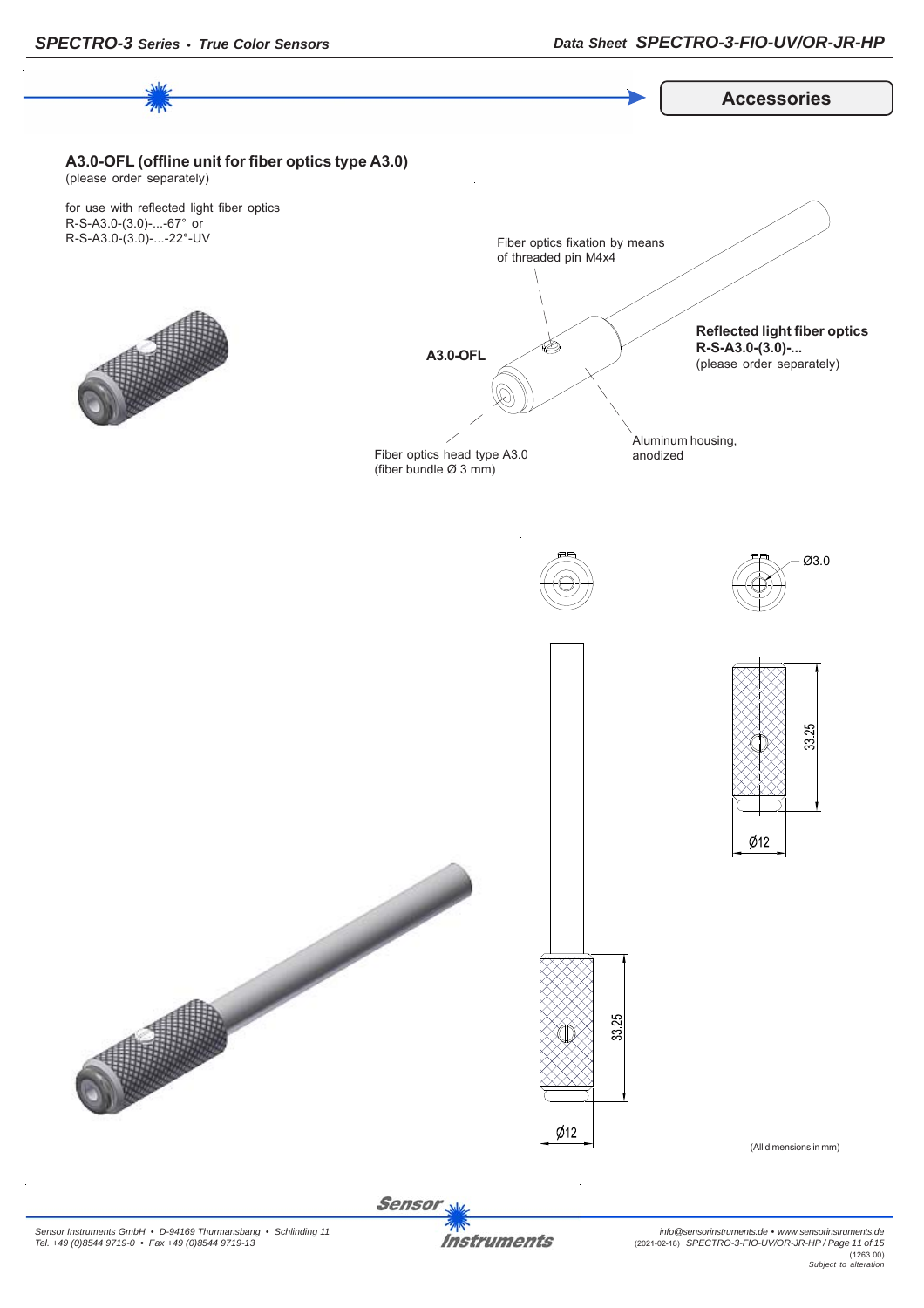

*Sensor Instruments GmbH • D-94169 Thurmansbang • Schlinding 11 Tel. +49 (0)8544 9719-0 • Fax +49 (0)8544 9719-13*

**Instruments** 

*info@sensorinstruments.de • www.sensorinstruments.de* (2021-02-18) *SPECTRO-3-FIO-UV/OR-JR-HP / Page 12 of 15* (1263.00) *Subject to alteration*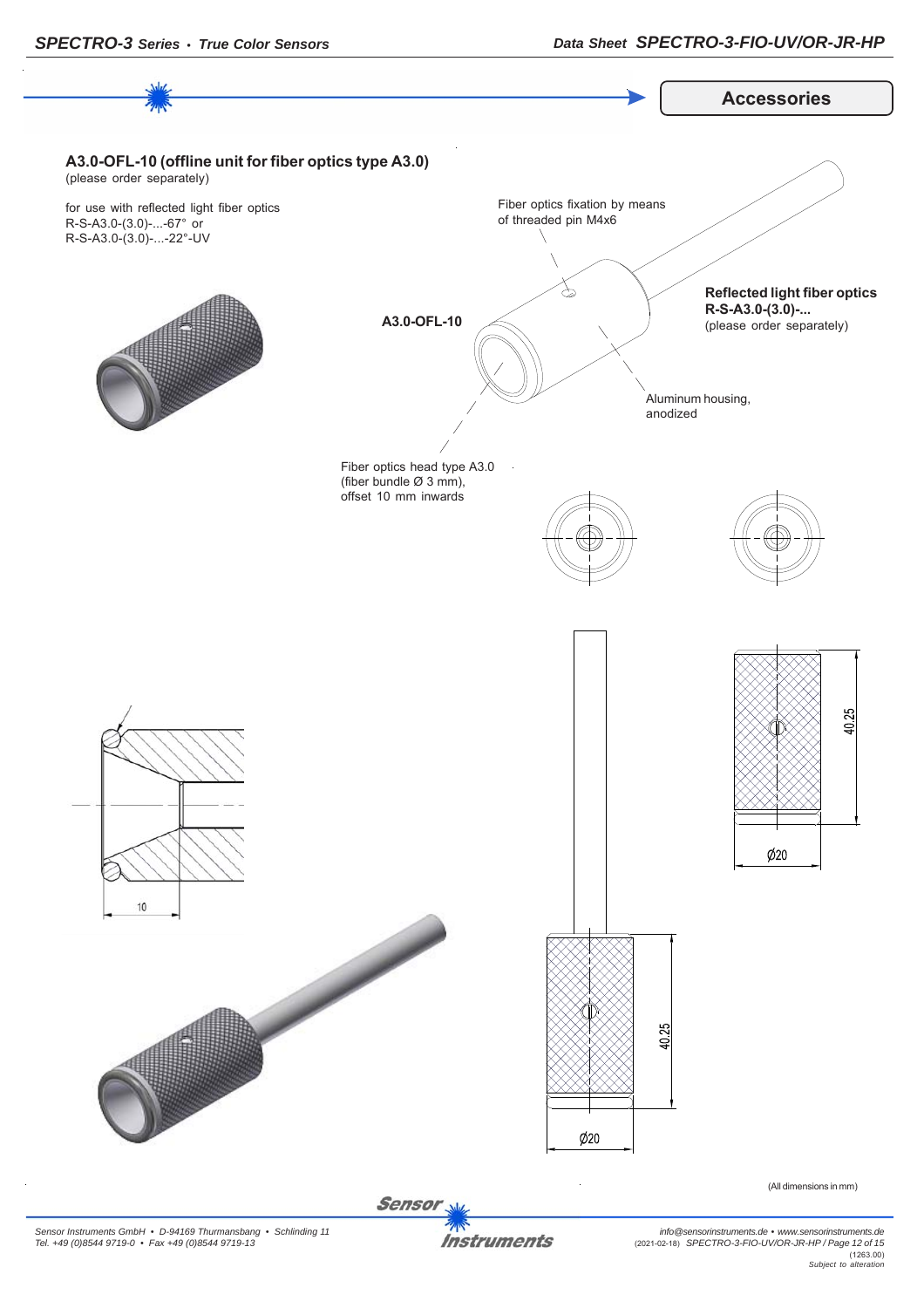

**Sensor Instruments**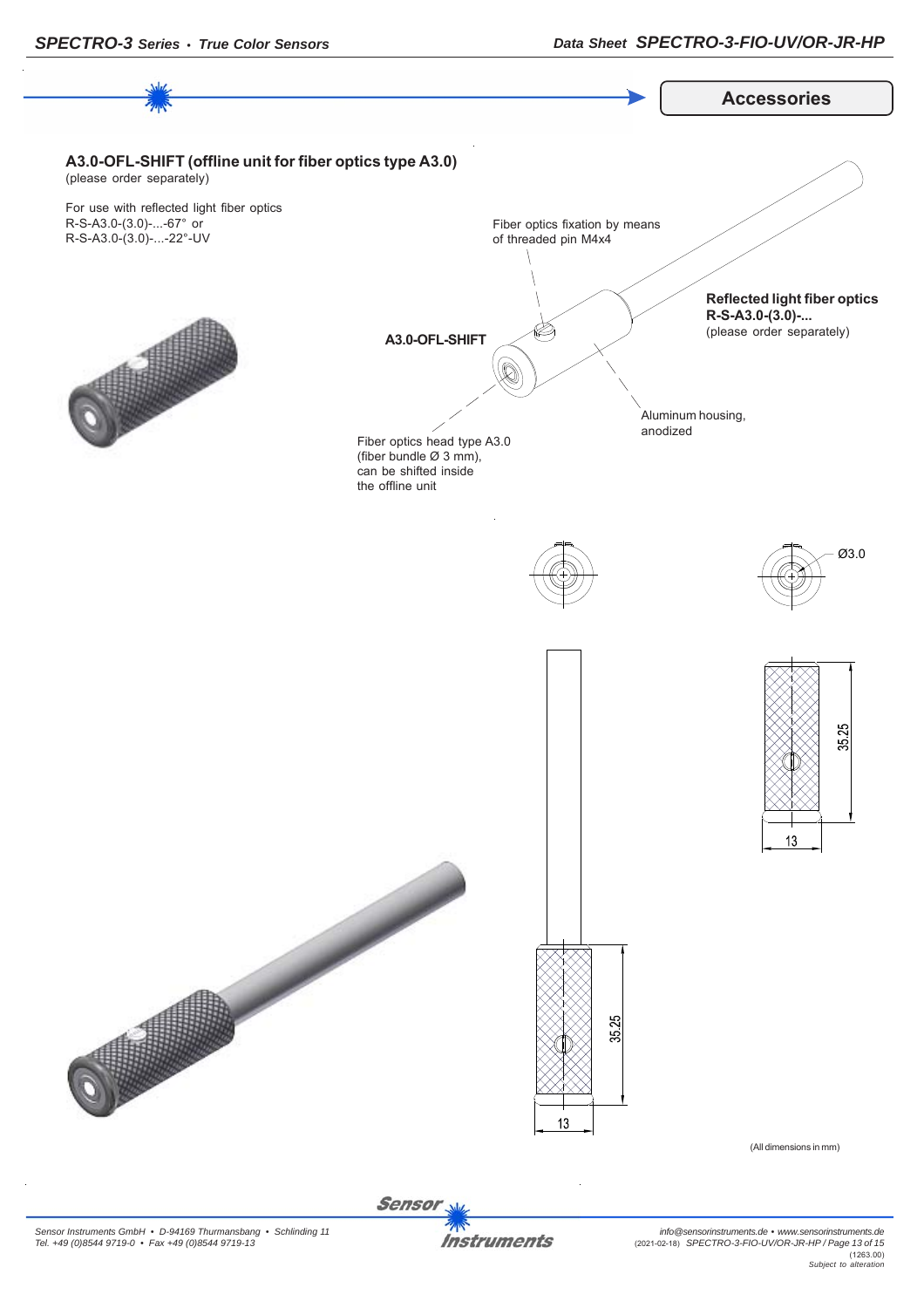

*Sensor Instruments GmbH • D-94169 Thurmansbang • Schlinding 11 Tel. +49 (0)8544 9719-0 • Fax +49 (0)8544 9719-13*

**Instruments**